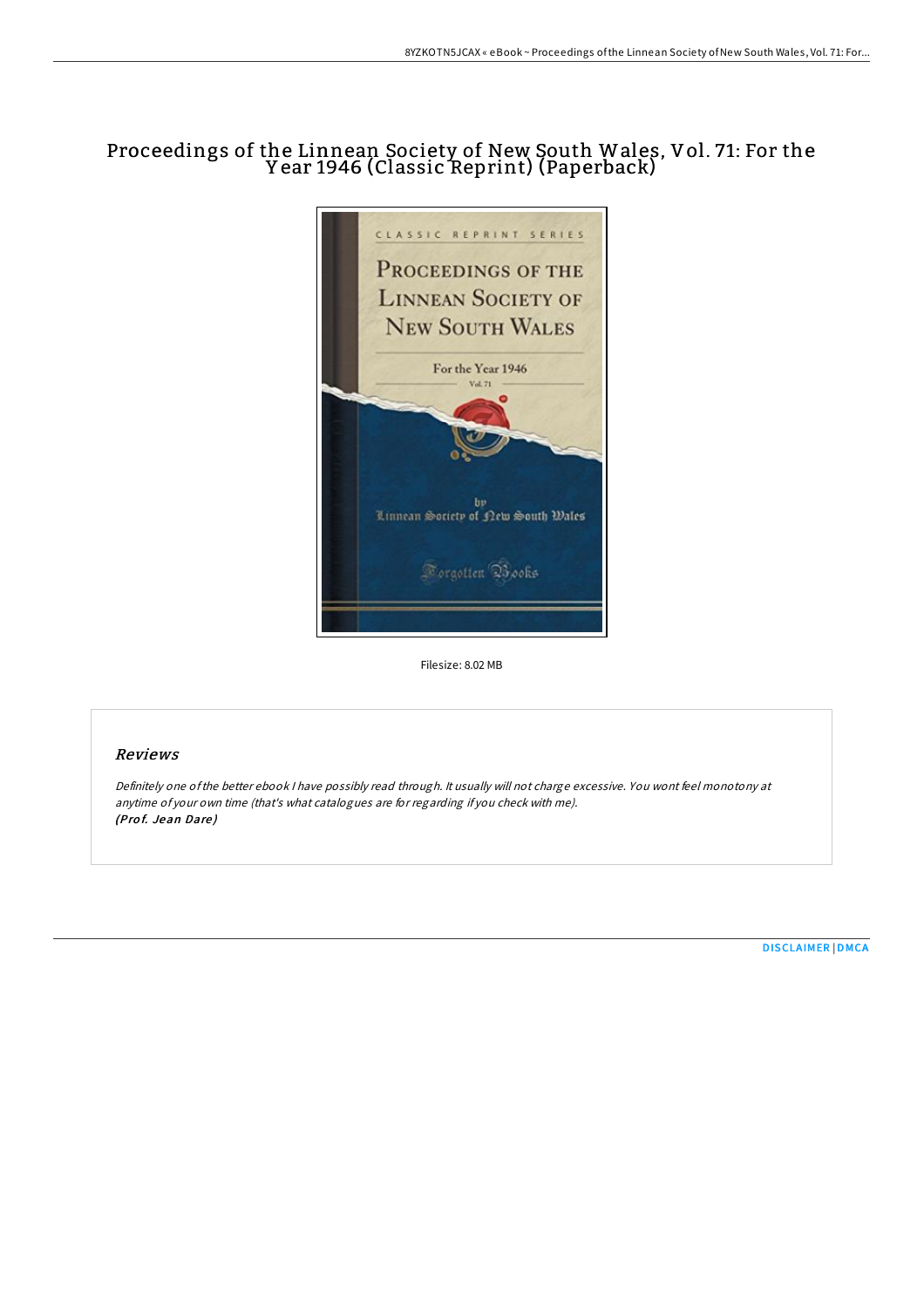# PROCEEDINGS OF THE LINNEAN SOCIETY OF NEW SOUTH WALES, VOL. 71: FOR THE YEAR 1946 (CLASSIC REPRINT) (PAPERBACK)



To download Proceedings of the Linnean Society of New South Wales, Vol. 71: For the Year 1946 (Classic Reprint) (Pape rback) eBook, you should click the link under and save the ebook or have accessibility to other information that are highly relevant to PROCEEDINGS OF THE LINNEAN SOCIETY OF NEW SOUTH WALES, VOL. 71: FOR THE YEAR 1946 (CLASSIC REPRINT) (PAPERBACK) book.

Forgotten Books, 2015. Paperback. Condition: New. Language: English . Brand New Book \*\*\*\*\* Print on Demand \*\*\*\*\*.Excerpt from Proceedings of the Linnean Society of New South Wales, Vol. 71: For the Year 1946 The Seventy-first Annual General Meeting was held in the Society s Rooms, Science House, Gloucester Street, Sydney, on Wednesday, 27th March, 1946. Dr. Ida A. Brown, President, in the Chair. The minutes of the preceding Annual General Meeting (28th March, 1945) were read and confirmed. Presidential Address. Since the last Annual General Meeting of the Society a year ago we have seen the cessation of hostilities after the greatest armed conflict the world has ever witnessed. We hope that the forces which have brought war to a successful conclusion will prevail to restore law and order, and that eventually there will be established on earth peace, goodwill toward men. Many of our members have been engaged on national service, most of them applying their specialized knowledge and training to the war effort. Some have seen active service, and all but one of these - Dr. Consett Davis, a former Linnean Macleay Fellow - have returned safely and are again taking their places in the scientific community. We welcome them back among us and wish them all success. Following the usual custom the first part of my address is devoted to a brief review of the Society s activities during the past year. Owing to a protracted strike of printing trade employees in the latter half of 1945, followed by power restrictions which extended into 1946, Parts 3-4 of Vol. Ixx of the Proceedings, which should have been printed on 15th September, 1945, were not issued until 15th February, 1946, and it will be some months before Parts 5-6 will be printed. Exchanges received from scientific societies and...

 $\left| \frac{1}{100} \right|$ Read Proceedings of the Linnean Society of New South Wales, Vol. 71: For the Year 1946 (Classic [Reprint\)](http://almighty24.tech/proceedings-of-the-linnean-society-of-new-south--2.html) (Pape rback) Online

В Download PDF Proceedings of the Linnean Society of New South Wales, Vol. 71: For the Year 1946 (Classic [Reprint\)](http://almighty24.tech/proceedings-of-the-linnean-society-of-new-south--2.html) (Paperback)